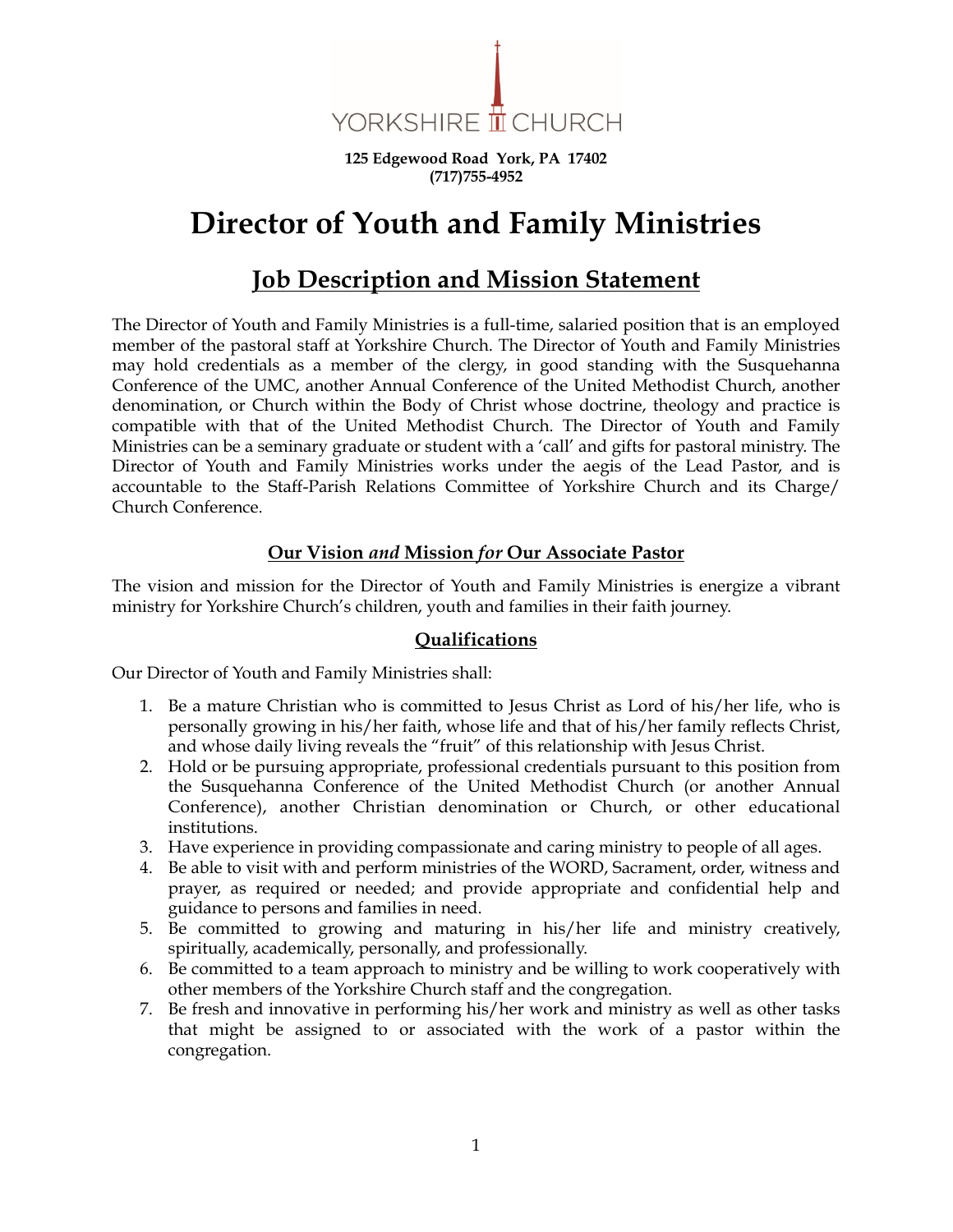#### **Duties**

Our Director of Youth and Family Ministries shall:

- 1. Primarily serve in partnership with the Lead Pastor to people who are members and friends of the community of faith gathered at Yorkshire Church and its community.
- 2. Be responsible for leading our congregation's ministry with students from grades 6 through 12 (i.e.: serving as or in the role of Youth Pastor).
- 3. Be responsible for leading or providing oversight and direction to our congregation's ministry with children and their families from kindergarten through grade 5.
- 4. Support and resource the church's Family Life Groups/small group ministry.
- 5. Be able to recruit, equip, train and deploy others to do the work of compassionate and caring ministry for our youth, children and families.
- 6. Be willing to creatively develop and provide ministries that serve as an outreach to others for Christ and the Church.
- 7. Be responsible for ensuring all volunteers related to all church youth programs, with the exception of the Joyful Noise Pre-School, comply with the Safe Sanctuary guidelines and any required church conference, state and federal clearances.
- 8. Attend and help facilitate education committee meetings with a focus on the curriculum of grades K-12.
- 9. Be a willing substitute for Sunday School classrooms if a substitute is required.
- 10. Foster congregational involvement with the youth and children's family ministry.
- 11. Be willing to creatively develop and promote the ministry to the congregation and families of Yorkshire Church.
- 12. Provide resources to help support the families and caregivers of children in grades K-12.
- 13. Observe, evaluate, and affirm leaders as well as teachers to help them understand their strengths and to encourage them in areas where improvement is possible.
- 14. Supervise the Nursery care servant-volunteers that support our Sunday schedule of services and classes in addition to other worship services in the Christian Year.
- 15. Perform any other related duties as requested by the Lead Pastor.

### **Responsibilities**

Our Director of Youth and Family Ministries shall:

- 1. Maintain necessary office hours in order to be available to members of the congregation.
- 2. Work within the guidelines and policies contained in the Personnel Policy for Yorkshire Church's employees.
- 3. Attend meetings and gatherings of the staff, Leadership Team/Church Conference, and other administrative/organizational gatherings and meetings as needed.
- 4. Be available for ministry beyond Yorkshire Church to that of the York District, the Annual Conference, and other ecumenical gatherings as requested or needed.

The Mission Statement and Job Description: **Director of Youth and Family Ministries**

Approved by Church Council/SPRC